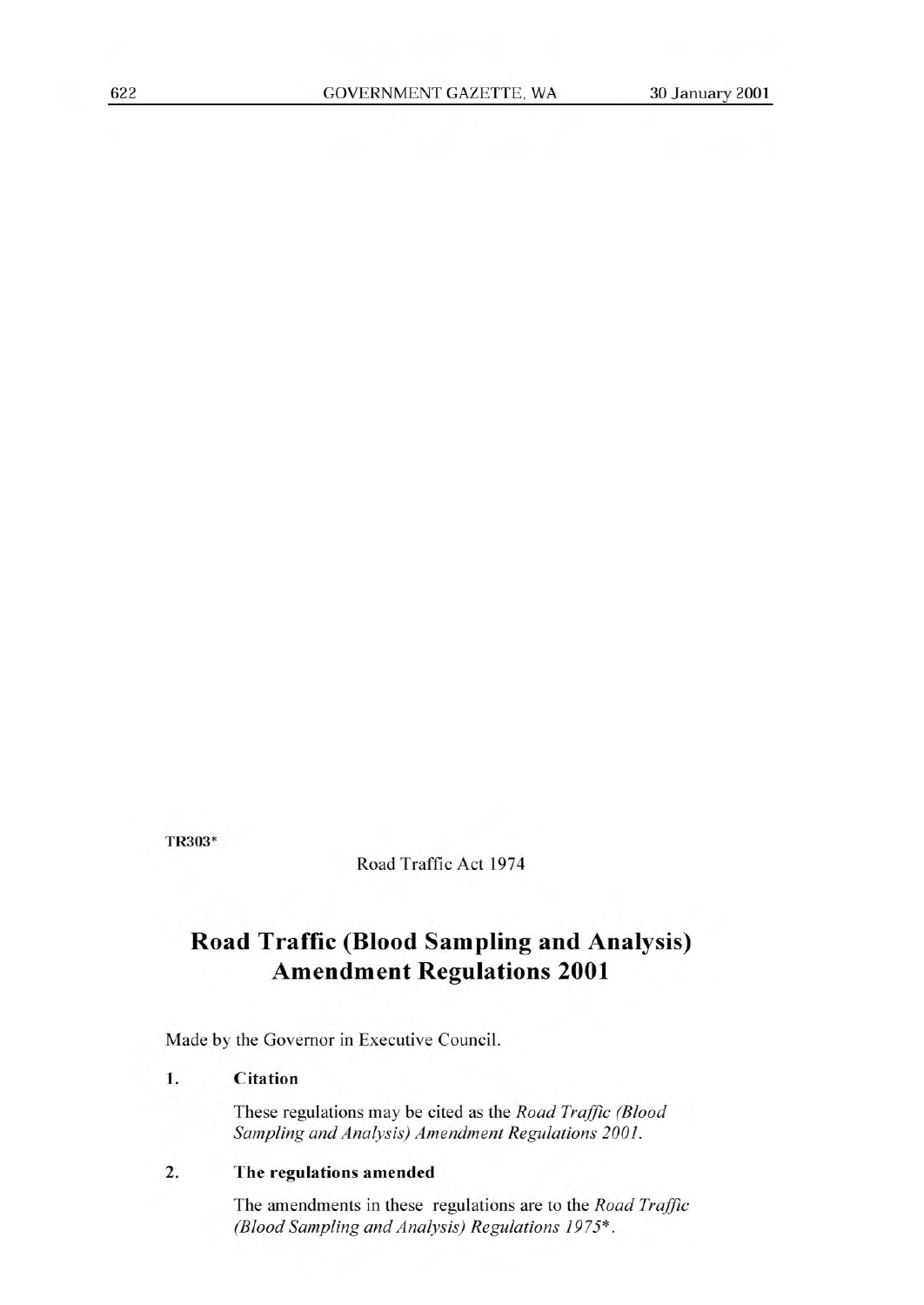*[\* Reprinted as at 12 December 1985. For amendments to 5 January 2001 see 1999 Index to Legislation of Western Australia, Table 4, p. 257.]* 

### **3. Regulation** 2 **amended**

**33** 

Regulation 2 is amended by deleting the definitions of "regulation" and "the Act" and inserting after the definition of "subject" the following definition -

#### **"technologist"** means -

- (a) a person registered as an analyst under section 203 of the *Health Act 1911;* or
- (b) a person approved, or belonging to a class of persons approved, by the Minister to prepare sampling equipment.

#### **4. Regulation 4 amended**

Regulation 4 is amended by deleting "the Health Department of Western Australia" and inserting instead —

a body approved by the Minister ".

#### **5. Regulation 5 replaced**

Regulation *5* is repealed and the following regulation is inserted  $instead$  —

.<br>C

#### **5. Sampling equipment**

The sampling equipment shall comprise  $-$ 

- (a) a sterile syringe of a type approved by the Minister;
- (b) 2 sterile containers of a type approved by the Minister for storing blood samples, each numbered with the serial number of the package mentioned in regulation 6(b) and containing approximately 25 mg of potassium oxalate and approximately 10 mg of sodium fluoride; and
- (c) 2 non-alcoholic swabs of cotton wool or 2 hospital approved non-alcoholic medical wipes.

#### **6. Regulation 6 amended**

Regulation 6 is amended by deleting "the Health Department" and inserting instead —

" a body approved by the Minister ".

 $\ddot{\cdot}$ 

 $\ddot{\phantom{0}}$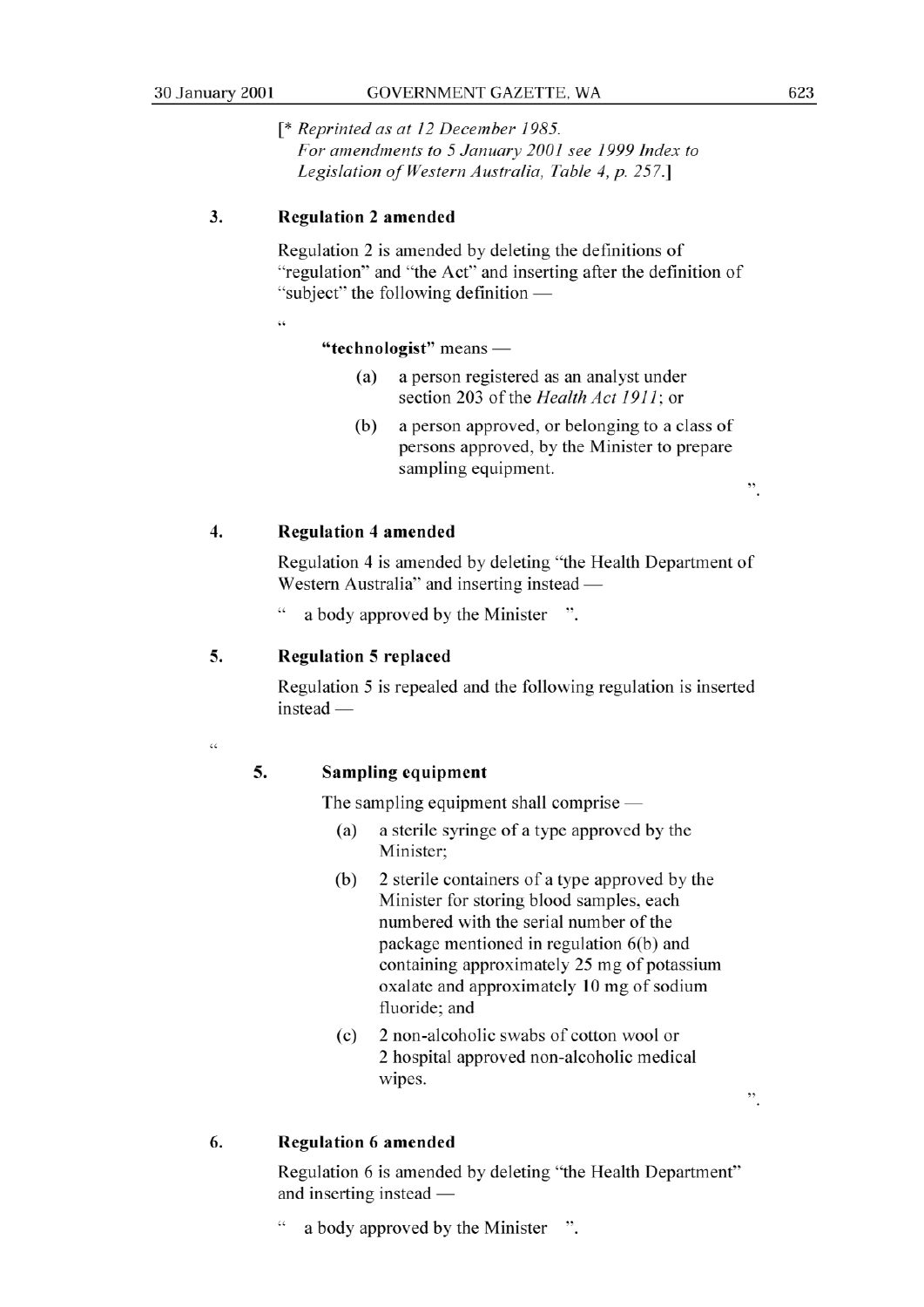$\cdot$ :

### 7. **Regulation** 7 **amended**

**33** 

Regulation 7(2) is amended as follows:

(a) in paragraph (c) by deleting "the mercury bichloride solution and cottonwool" and inserting instead  $-$ 

> a non-alcoholic swab of cotton wool or a hospital approved non-alcoholic medical wipe

- (b) in paragraph (e) by deleting "bottles" in both places where it occurs and inserting instead —
	- " containers ";
- (c) in paragraph (f) by deleting "cap on each bottle" and inserting instead -
	- " cover of each container ":
- (d) in paragraph (g) by deleting "bottle" and inserting  $\frac{1}{2}$ instead
	- container ".

## **8. Regulation 8 amended**

Regulation 8(2) is amended by deleting "bottles" and inserting  $instead -$ 

containers ".

#### **9. Regulation 11 amended**

- (1) Regulation 11(1) is amended as follows:
	- (a) in paragraph (a) by deleting "\$64" and inserting  $instead -$ 
		- $$120$  ":
	- (b) in paragraph (b) by deleting "\$51" and inserting  $instead -$ 
		- $\degree$  \$100 ".

#### (2) Regulation 11(2) is amended as follows:

- (a) in paragraph (a) by deleting *"\$55"* and inserting instead -
	- $\cdot \cdot$  \$100  $\cdot \cdot$
- (b) in paragraph (b) by deleting "\$240" and inserting  $instead -$ 
	- $\cdot \cdot$  \$450 ".
- (3) Regulation 11(2a) is amended by deleting "\$240" and inserting  $instead -$

 $"$  \$450 ".

## **10. Schedule amended**

(1) The Schedule is amended in Form A by deleting "Laboratory Services, Health Department, Perth, in the State of Western Australia," and inserting instead -

46